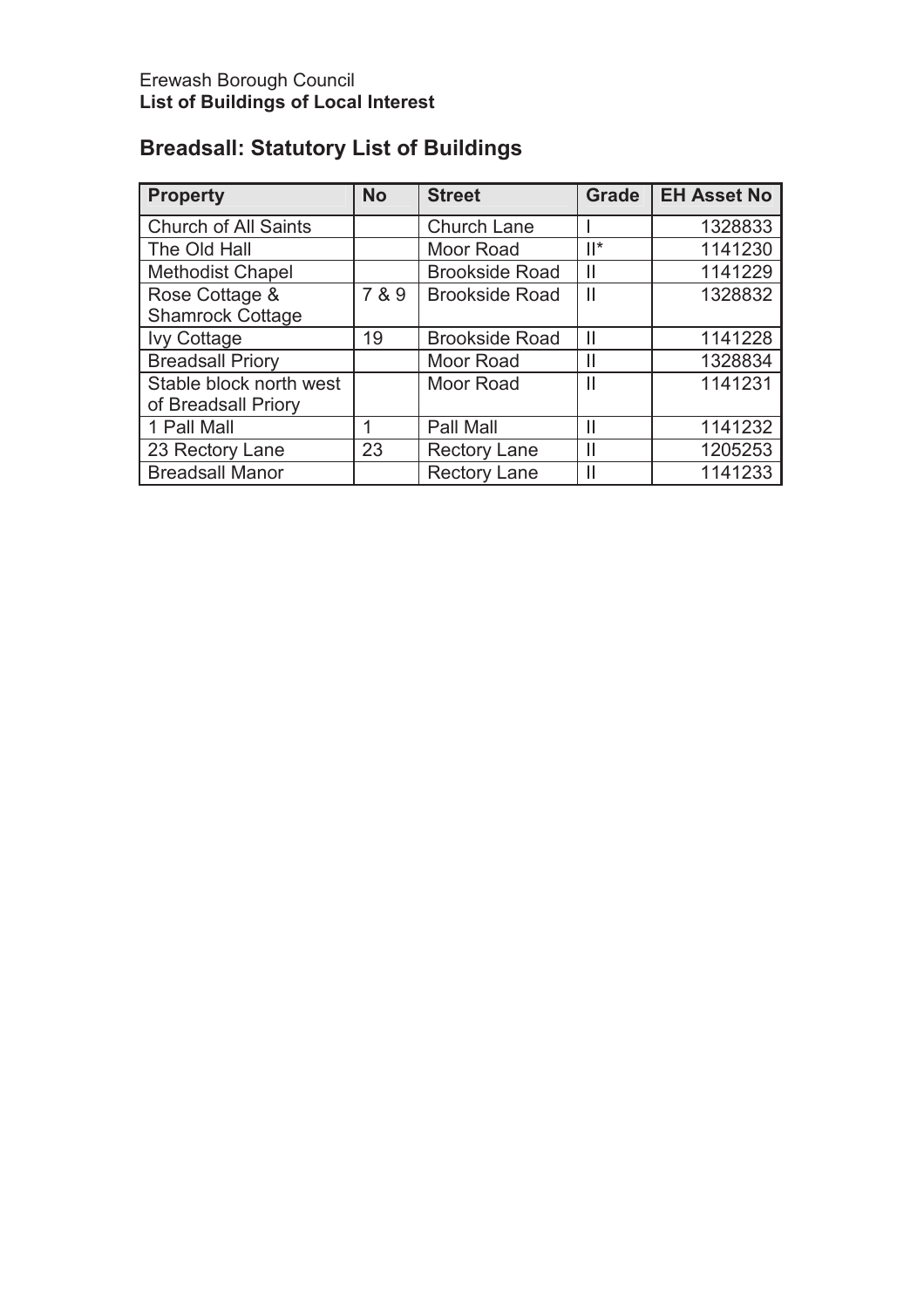## Erewash Borough Council **List of Buildings of Local Interest**

| <b>Number</b> |                  | Easting        | 437151        |
|---------------|------------------|----------------|---------------|
| <b>Street</b> | <b>Moor Road</b> | Northing       | 339855        |
| Township      |                  | Our Ref        | <b>LL/621</b> |
| Parish        | <b>Breadsall</b> | <b>DCC Ref</b> |               |

| Easting  | 437151        |
|----------|---------------|
| Northing | 339855        |
| Our Ref  | <b>LL/621</b> |
| DCC Ref  |               |

| Thesaurus Type |                        | ' Date            | M <sub>19</sub> |
|----------------|------------------------|-------------------|-----------------|
| Broad          | <b>Education</b>       | Date range begins | 1837            |
| <b>Narrow</b>  | <b>National School</b> | Date range ends   | 1837            |

| Date              | M19  |
|-------------------|------|
| Date range begins | 1837 |
| Date range ends   | 1837 |

## **Description**

A national school, built in 1837 for Sir George Harpur Crewe. It is faced in smooth render beneath a shallow pitched slate roof. The front elevation is of a single storey. There are six large timber windows with 'hopper' openings. The centre two windows are set within a projecting gable with elaborate bargeboards.

Buildings that predate the reign of Queen Victoria are considered to have qualities of age that justify their inclusion on the Local List.

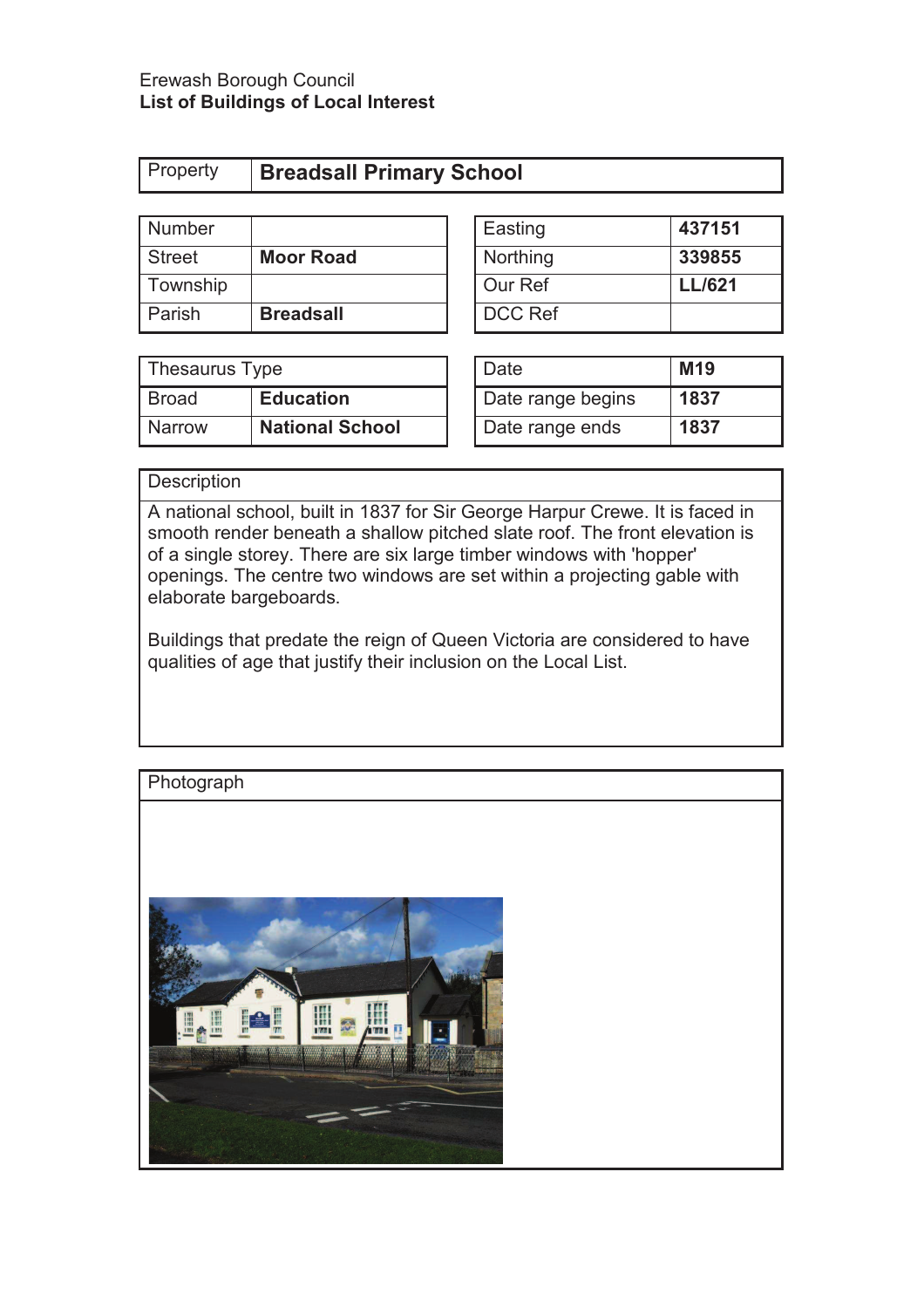## Erewash Borough Council **List of Buildings of Local Interest**

| <b>Property</b> | School House |
|-----------------|--------------|
|                 |              |

| Number        | 19               | Easting        | 437169        |
|---------------|------------------|----------------|---------------|
| <b>Street</b> | <b>Moor Road</b> | Northing       | 339868        |
| Township      |                  | Our Ref        | <b>LL/622</b> |
| Parish        | <b>Breadsall</b> | <b>DCC Ref</b> |               |

| Thesaurus Type |                        | Date              | M <sub>19</sub> |
|----------------|------------------------|-------------------|-----------------|
| Broad          | <b>Domestic</b>        | Date range begins | 1843            |
| <b>Narrow</b>  | <b>Teacher's House</b> | Date range ends   | 1843            |

| Easting  | 437169        |
|----------|---------------|
| Northing | 339868        |
| Our Ref  | <b>LL/622</b> |
| DCC Ref  |               |

| Date              | M19  |
|-------------------|------|
| Date range begins | 1843 |
| Date range ends   | 1843 |

# **Description**

A teacher's house, built in 1843 for Sir George Harpur Crewe. Designed in the Tudor Revival style, it is built of stone beneath a slate roof. The front elevation is of two storeys. There is a central entrance door beneath a fourcentred arch and hood mould.

This is a well preserved early Victorian house. As such, it may have qualities of age that justify its inclusion on the Local List.

# **Photograph** H W n.  $[010760]$